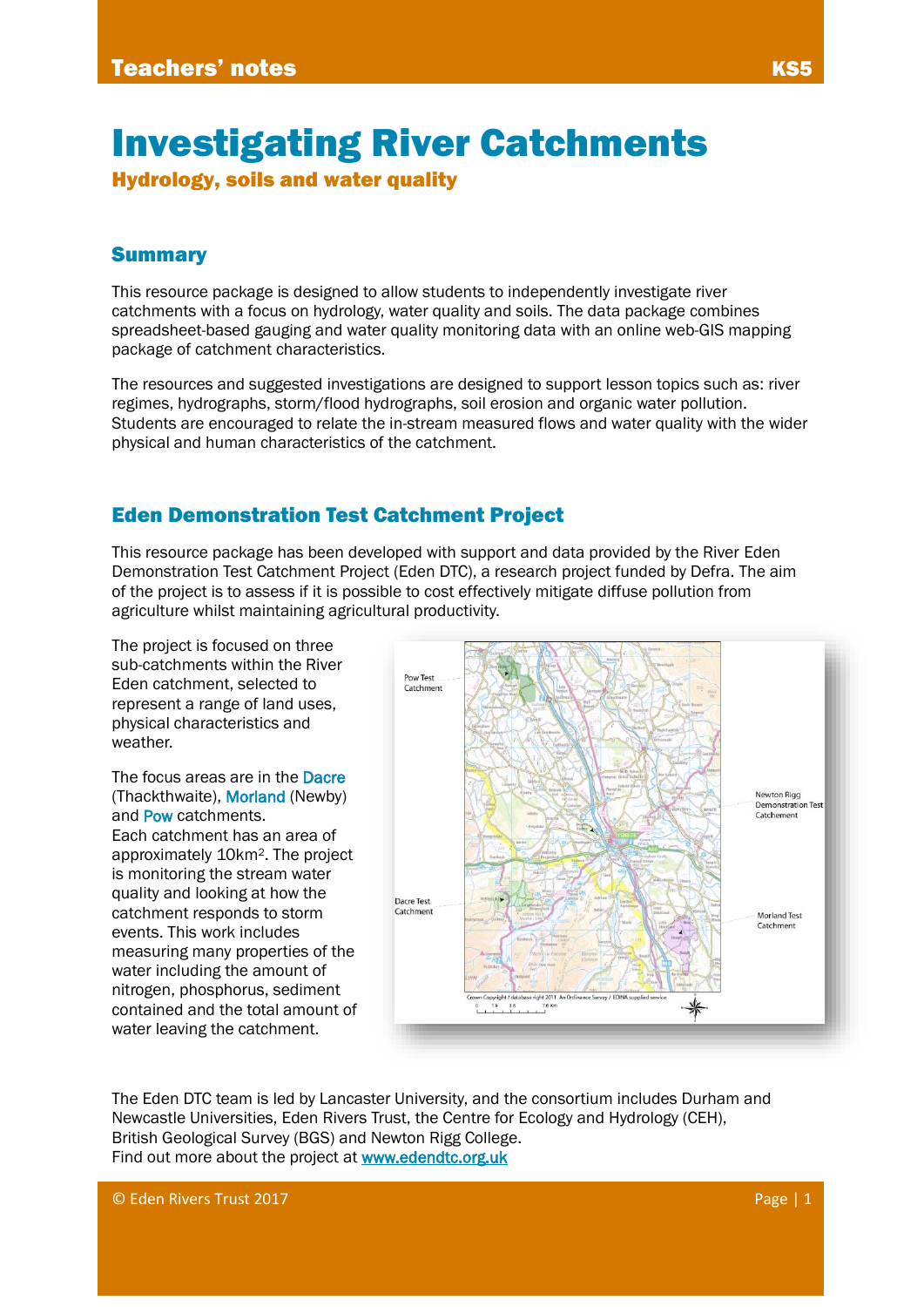#### Key resources

The following data and resources can be used independently or in combination to support catchment investigations and case studies. *Note: Information on how to access the resources lies within the detailed descriptions of them below.*

- Hydrological and water quality data 01/10/2012- 30/09/2013,
- Online ArcGIS package with data about the Eden catchment,
- Catchment information sheets describing the hydrology, pollution pathways and water quality of the sub-catchments for the 2011/2012 Hydrological Year,
- Photos from the Eden DTC Flickr Account,
- Soil Water continuum video.

# 1. Hydrological and water quality data

Provided in spreadsheet format for three sub-catchments of the River Eden (Morland - Newby Beck, Dacre – Thackthwaite Beck and Pow Beck). Please request this data from our Learning Coordinator at **[learning@edenrt.org](mailto:learning@edenrt.org)** 

Data includes rainfall, stream discharge, sediment, phosphate and nitrate concentrations recorded at 30 minute intervals (Pow and Morland Beck) or hourly intervals (Dacre Beck). Please note there are some small gaps in the water quality data due to equipment malfunctions. Gaps in rainfall data have been filled to generate a complete dataset. Water quality data is only provided for the Morland Beck and Pow Beck. (Please credit data © Eden Demonstration Test Catchment).

| <b>FILE</b>    | 知日 ちゃさゃゃ<br>HOME                           | <b>INSERT</b>                  | PAGE LAYOUT                                            | FORMULAS<br>DATA                                                  | <b>REVIEW</b>    | VIEW                                 | 2012 13 EdenDTC Data.xlsx - Excel                     |                                                      |   |                           |    |                                              | 2                                                   | 国<br>$\overline{\phantom{m}}$ | $\square$ $\times$<br>Lucy Butler |
|----------------|--------------------------------------------|--------------------------------|--------------------------------------------------------|-------------------------------------------------------------------|------------------|--------------------------------------|-------------------------------------------------------|------------------------------------------------------|---|---------------------------|----|----------------------------------------------|-----------------------------------------------------|-------------------------------|-----------------------------------|
| ÷<br>Paste     | $\chi$<br>Calibri<br>晒<br>e.               | $\cdot$ 11<br>$\mathbb{H}$ .   | 三<br>$A^{\uparrow} A^{\uparrow}$<br>$\Delta$<br>$\tau$ | <b>Wrap Text</b><br>や<br>$\equiv$<br>$\equiv \equiv \equiv$<br>任任 | Merge & Center * | <b>Number</b><br>$\frac{1}{2}$ + % + | ł,<br>$\frac{4}{00}$ $\frac{0}{20}$<br>Formatting *   | Conditional Format as<br>Cell<br>Table ~<br>Styles * | 픎 | P<br>Insert Delete Format |    | $\sum$ AutoSum<br><b>V</b> Fill ≁<br>Clear - | $\frac{A}{2}$<br>Sort & Find &<br>Filter * Select * |                               |                                   |
|                | Clipboard 5                                | Font                           | $\overline{\Gamma_{20}}$ .                             | Alignment                                                         |                  | $\overline{\Gamma_{20}}$             | Number<br>Γú.                                         | Styles                                               |   | Cells                     |    |                                              | Editing                                             |                               | $\hat{\phantom{a}}$               |
| B17523         | $\overline{\phantom{a}}$<br>÷              | $\times$<br>$\checkmark$<br>fx |                                                        |                                                                   |                  |                                      |                                                       |                                                      |   |                           |    |                                              |                                                     |                               | ᄉ                                 |
| A.             | A                                          | B.                             | Ċ.                                                     | D                                                                 |                  | E                                    | F                                                     | G                                                    | H | т                         | J. | K                                            | L                                                   | M                             | $\blacksquare$                    |
|                | 1 Date/time                                | <b>Rainfall (mm)</b>           |                                                        | Flow (m3/s) Suspended sediment (mg/l)                             |                  |                                      | Total P (mg/l) Total reactive P (mg/l) Nitrate (mg/l) |                                                      |   |                           |    |                                              |                                                     |                               |                                   |
| 2              | 01/10/2012 00:30                           | 0.00                           | 0.31647315                                             |                                                                   | 12.4             | 0.122                                | 0.056                                                 | 7.38                                                 |   |                           |    |                                              |                                                     |                               |                                   |
| 3              | 01/10/2012 01:00                           | 0.00                           | 0.31647315                                             |                                                                   | 11.8             | 0.120                                | 0.055                                                 | 7.43                                                 |   |                           |    |                                              |                                                     |                               |                                   |
| 4              | 01/10/2012 01:30                           | 0.00                           | 0.32463446                                             |                                                                   | 11.1             | 0.115                                | 0.053                                                 | 7.45                                                 |   |                           |    |                                              |                                                     |                               |                                   |
| 5              | 01/10/2012 02:00                           | 0.00                           | 0.31378412                                             |                                                                   | 10.8             | 0.114                                | 0.053                                                 | 7.48                                                 |   |                           |    |                                              |                                                     |                               |                                   |
| 6              | 01/10/2012 02:30                           | 0.00                           | 0.31647315                                             |                                                                   | 10.3             | 0.097                                | 0.053                                                 | 7.50                                                 |   |                           |    |                                              |                                                     |                               |                                   |
| $\overline{7}$ | 01/10/2012 03:00                           | 0.00                           | 0.30581078                                             |                                                                   | 10.0             | 0.107                                | 0.053                                                 | 7.52                                                 |   |                           |    |                                              |                                                     |                               |                                   |
| 8              | 01/10/2012 03:30                           | 0.00                           | 0.30057293                                             |                                                                   | 9.7              | 0.103                                | 0.050                                                 | 7.54                                                 |   |                           |    |                                              |                                                     |                               |                                   |
| 9              | 01/10/2012 04:00                           | 0.00                           | 0.29539688<br>0.30318411                               |                                                                   | 9.1              | 0.100                                | 0.050                                                 | 7.57                                                 |   |                           |    |                                              |                                                     |                               |                                   |
|                | 10 01/10/2012 04:30<br>11 01/10/2012 05:00 | 0.08<br>0.00                   | 0.29539688                                             |                                                                   | 9.0<br>8.7       | 0.100<br>0.097                       | 0.053<br>0.047                                        | 7.60<br>7.66                                         |   |                           |    |                                              |                                                     |                               |                                   |
|                | 12 01/10/2012 05:30                        | 0.00                           | 0.29283193                                             |                                                                   | 8.4              | 0.095                                | 0.048                                                 | 7.65                                                 |   |                           |    |                                              |                                                     |                               |                                   |
|                | 13 01/10/2012 06:00                        | 0.09                           | 0.29283193                                             |                                                                   | 8.4              | 0.095                                | 0.050                                                 | 7.64                                                 |   |                           |    |                                              |                                                     |                               |                                   |
|                | 14 01/10/2012 06:30                        | 0.00                           | 0.29283193                                             |                                                                   | 8.2              | 0.092                                | 0.047                                                 | 7.67                                                 |   |                           |    |                                              |                                                     |                               |                                   |
|                | 15 01/10/2012 07:00                        | 0.04                           | 0.29539688                                             |                                                                   | 7.7              | 0.092                                | 0.047                                                 | 7.70                                                 |   |                           |    |                                              |                                                     |                               |                                   |
|                | 16 01/10/2012 07:30                        | 0.11                           | 0.28023636                                             |                                                                   | 7.5              | 0.092                                | 0.048                                                 | 7.71                                                 |   |                           |    |                                              |                                                     |                               |                                   |
| 17             | 01/10/2012 08:00                           | 0.00                           | 0.27286083                                             |                                                                   | 7.6              | 0.089                                | 0.047                                                 | 7.74                                                 |   |                           |    |                                              |                                                     |                               |                                   |
|                | 18 01/10/2012 08:30                        | 0.15                           | 0.28023636                                             |                                                                   | 7.0              | 0.086                                | 0.045                                                 | 7.71                                                 |   |                           |    |                                              |                                                     |                               |                                   |
| 19             | 01/10/2012 09:00                           | 0.05                           | 0.26801887                                             |                                                                   | 6.9              | 0.087                                | 0.045                                                 | 7.73                                                 |   |                           |    |                                              |                                                     |                               |                                   |
| 20             | 01/10/2012 09:30                           | 0.00                           | 0.27530429                                             |                                                                   | 6.6              | 0.087                                | 0.053                                                 | 7.74                                                 |   |                           |    |                                              |                                                     |                               |                                   |
|                | 21 01/10/2012 10:00                        | 0.00                           | 0.27530429                                             |                                                                   | 6.5              | 0.086                                | 0.053                                                 | 7.77                                                 |   |                           |    |                                              |                                                     |                               | $\mathbf{v}$                      |
|                | $4 - 1$<br>Readme                          | Dacre Beck                     |                                                        | <b>Morland Beck</b><br>Pow Beck                                   | $\bigoplus$      |                                      |                                                       | $\frac{1}{2}$ $\sqrt{4}$                             |   |                           |    |                                              |                                                     |                               | $\overline{\phantom{a}}$          |
| <b>READY</b>   |                                            |                                |                                                        |                                                                   |                  |                                      |                                                       |                                                      |   |                           | 囲  | 间<br>ш                                       |                                                     |                               | 100%                              |

© Eden Rivers Trust 2017 Page | 2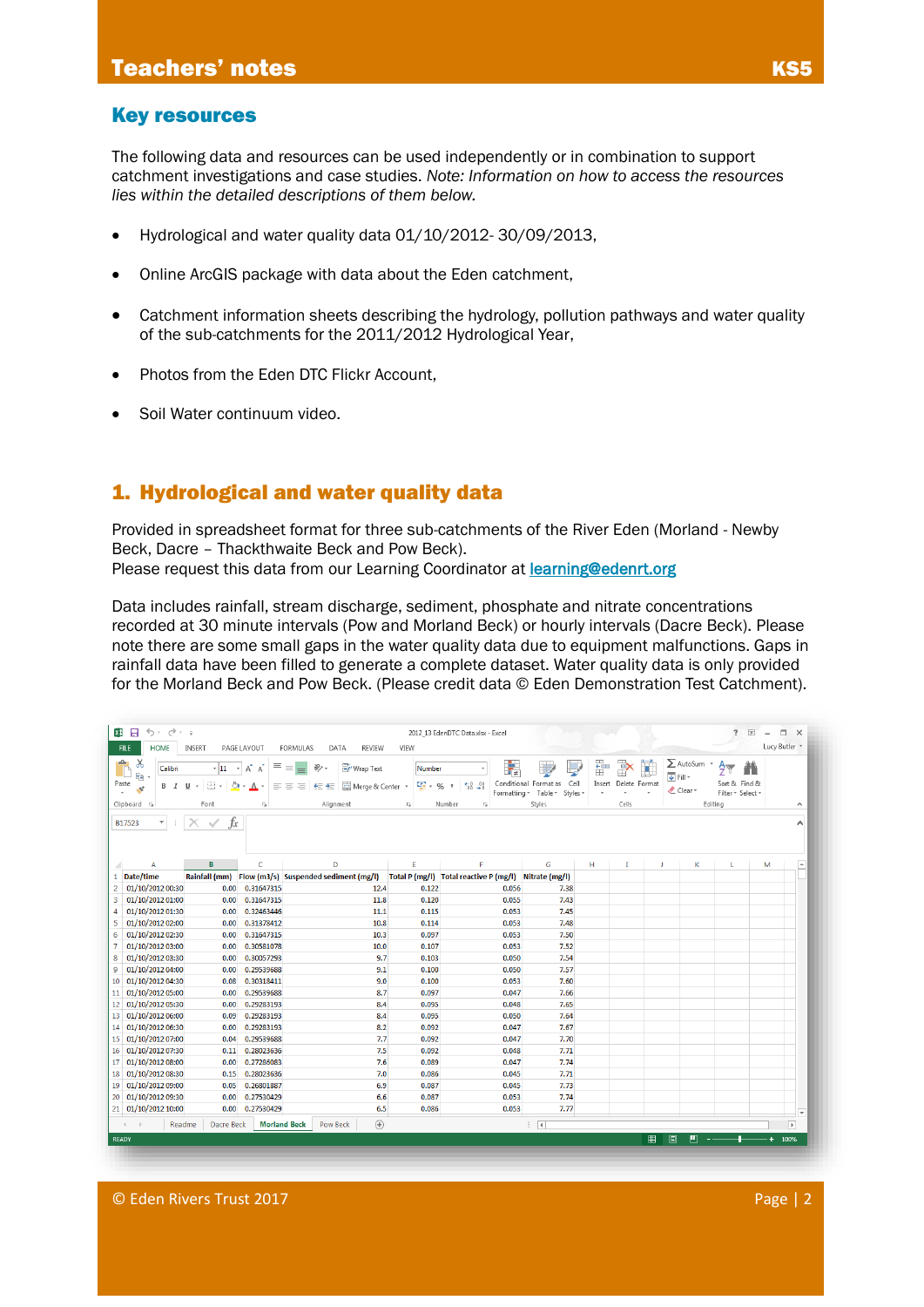#### 2. Online ArcGIS Package

Provides data on catchment characteristics for the River Eden which can be accessed online at: [http://arcg.is/2tov14B.](http://arcg.is/2tov14B) The following datasets are included:

- 1. Live river levels: gauging stations are mapped with a link to view live river level data for the past 5 days,
- 2. Weather station data: the location of weather stations which record rainfall rates and daily rainfall accumulation totals are mapped with a link to the Met Office Weather Observation Web-site where you can view, graph and download the data,
- 3. The Eden Demonstration Test Catchment monitoring stations are mapped with a link to the DTC website where you can view live data. The catchment boundaries for the three EdenDTC catchments (Morland Beck, Pow Beck and Dacre Beck) are also included,

*Please note: alternative names for the sub-catchments which may be used on the DTC live data website. Morland Beck is sometimes referred to as Newby. Dacre Beck is sometimes referred to as Thackthwaite.*

- 4. Average Annual Rainfall (mm) (Met Office): is the1961 to 1990 average annual rainfall per 5km square. This is a basic dataset that allows you to get a feel for how much rainfall the catchment expects to receive over a year and highlights areas where rainfall is higher,
- 5. Land Cover (EU Corine) provides basic land cover information in 34 classes for the whole of Europe. This dataset gives a feel for both natural and manmade land cover types in the catchment,
- 6. Risk of Flooding from Rivers and Sea (Environment Agency): This layer identifies where flooding from rivers and the sea may occur and the level of risk at each location e.g. % risk of flooding in any given year. *Note: This is a very detailed dataset and you can therefore only see it on the map when zoomed in to the level of individual towns,*
- 7. Soil Erodibility (EU soils): identifies soils that are vulnerable to erosion if high risk land management activities are practiced. The darker the colour, the higher the risk of soil erosion for any given land management,
- 8. Soil Type (Soilscapes Cranfield University): Soilscapes is a simplified soils dataset covering England and Wales. Click on each soil type for a link to more information about that soil type including information about water protection issues.
- 9. Bedrock Geology (British Geological Survey): This layer is the 1:625k bedrock geology map from the British Geological Survey symbolised into broad categories of rock type. You can click on the data to find out more information such as the geological time period within which the rock was formed,
- 10. Terrain (OS Terrain 50): This layer has been produced from Ordnance Survey's 50m resolution terrain data. It has been presented to show slope in degrees. You can also turn on other sublayers within the dataset such as elevation, hill shaded relief and aspect, *Note: There is no pop-up information with this dataset, but you can view the legend.*
- 11. Add Additional Data: You can also add additional datasets to the map from The Rivers Trust's Catchment Mapping Portal using the Add Data tool. This could include information on river ecological health such as WFD (Water Framework Directive) status, information on flood risk such as the risk of surface water flooding, and information on river habitat such as the level of riparian (riverside) shading from trees.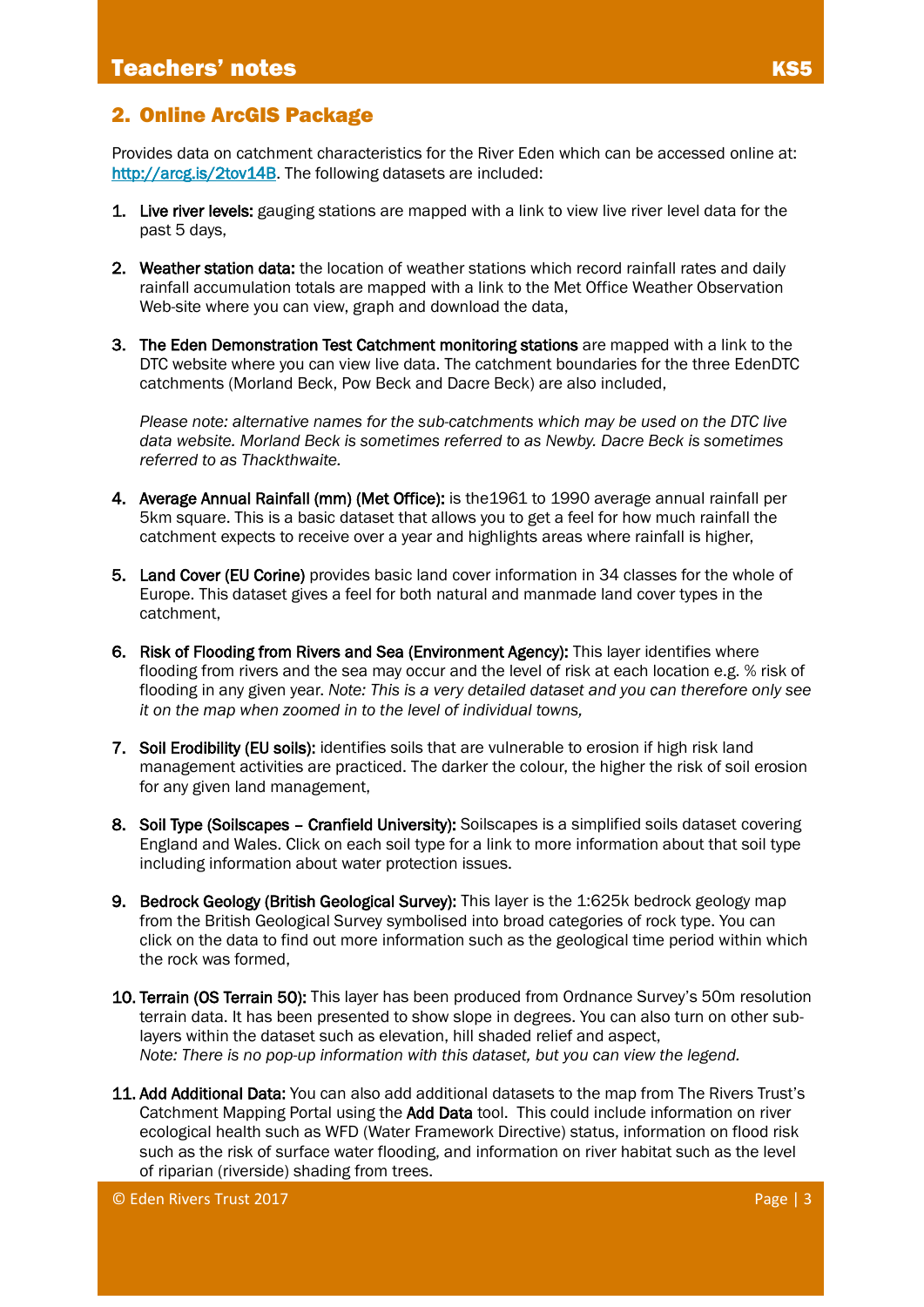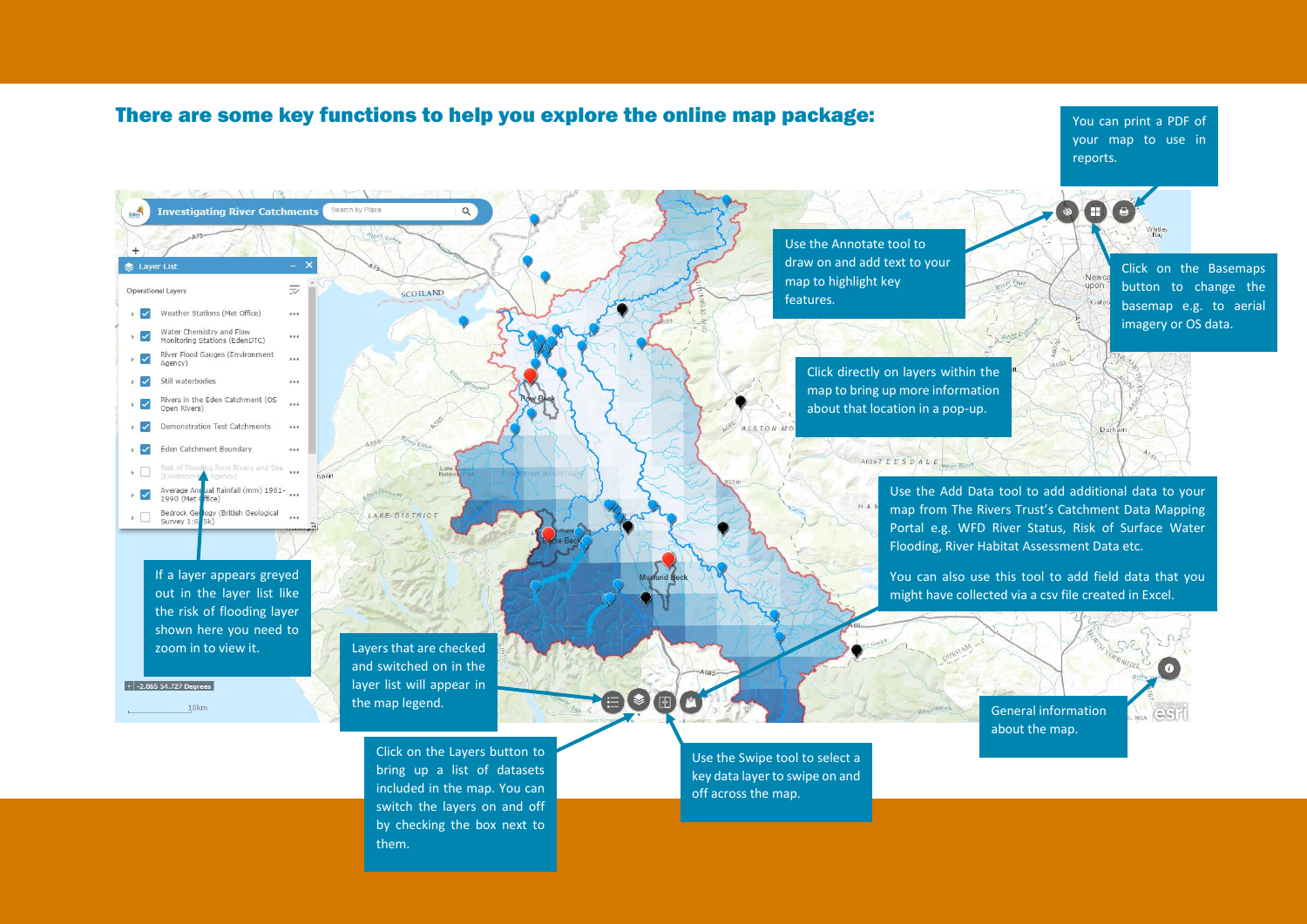# **Teachers' notes KS3**

# 3. Example catchment information sheets

Prepared by the EdenDTC project describing the hydrology, pollution pathways and water quality of the [Morland Beck,](http://www.edendtc.org.uk/wp-content/uploads/2014/05/morland-results-2011-2012v.2_02-05-14_web.pdf) [Dacre Beck](http://www.edendtc.org.uk/wp-content/uploads/2014/05/Dacre-InfoSheet_02-05-14_web.pdf) and [Pow Beck](http://www.edendtc.org.uk/wp-content/uploads/2014/05/Pow-InfoSheet_12-05-14_web.pdf) sub-catchments for the 2011/2012 Hydrological Year.



# 4. Photos from the Eden DTC Flickr account

Illustrating pollution pathways, sediment sources, stream flow variations, land use and farming practices can be found and downloaded from the Eden DTC Flickr account [https://www.flickr.com/groups/eden\\_dtc/](https://www.flickr.com/groups/eden_dtc/)

Students can use these in reports and presentations. (Please credit © EdenDTC if you use any images).

#### 5. Soil-water Continuum Video

A six minute video about the soil-water continuum produced by Prof. Phil Haygarth at Lancaster University. The video gives an excellent introduction to agricultural diffuse pollution, pollution sources and pathways, and the role of soils.<https://youtu.be/YJpnpt8X-go>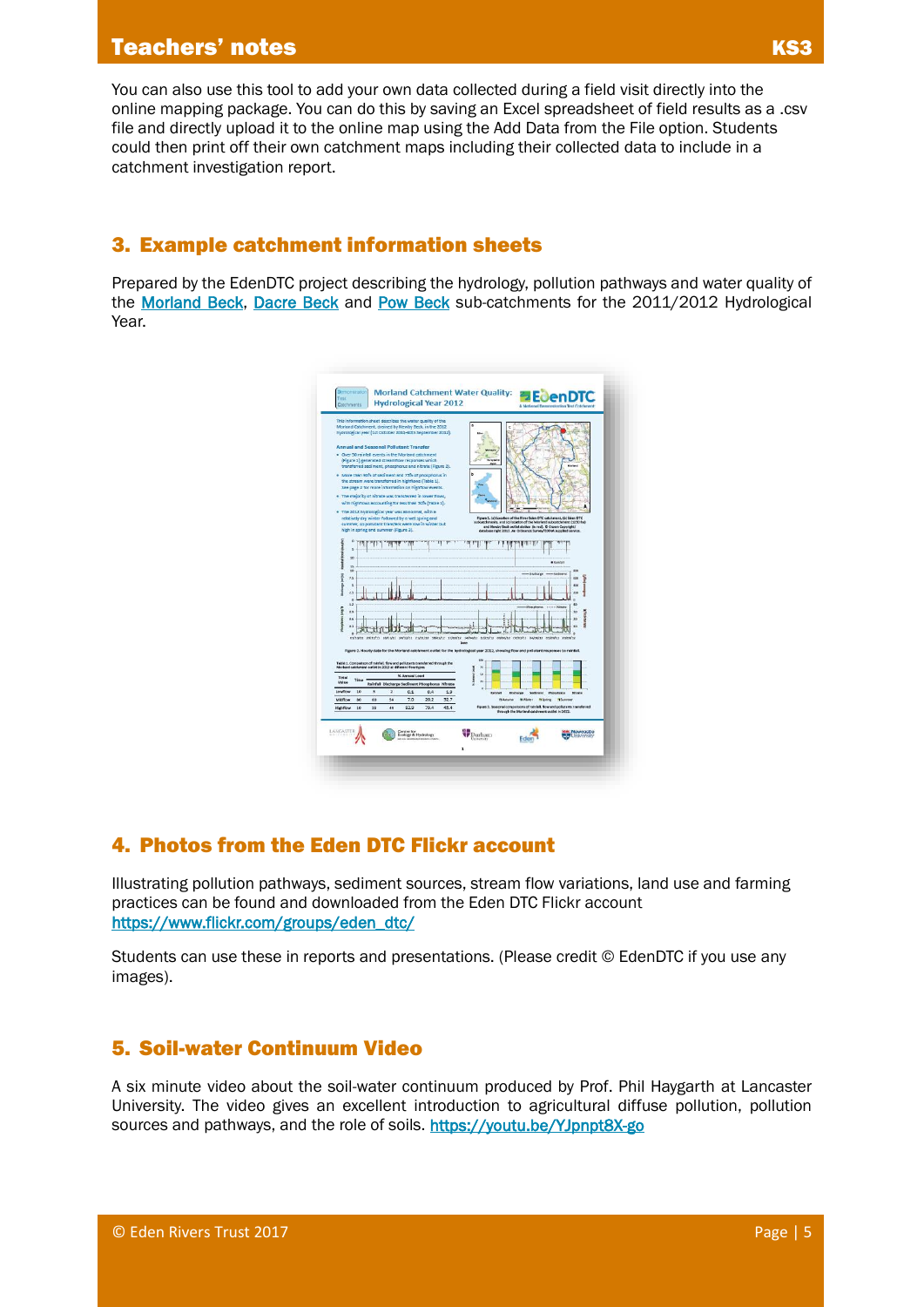Below are a range of initial suggested topics, exercises and lessons which could be supported using the data resources provided.

### 1. Catchment investigation:

Students use the data provided to develop their own case study report investigating the hydrology and water quality for one of the sub-catchments. Within their reports, students could include graphed and tabular outputs from analysis of the Excel-based in-stream hydrological and water quality data, maps of catchment characteristics taken from the online map package, and photos to illustrate hydrological processes and issues from the EdenDTC Flickr account.

The investigation could be broken down into the sections below.

#### a) River regimes and hydrographs:

Use the spreadsheet-based data provided to draw and describe the yearly hydrological regime for one of the sub-catchments.



- Q1. How many rainfall events were there during the 2012/2013 hydrological year?
- Q2. How do rainfall events and river flows vary throughout the year?
- Q3. Can you identify a period of high flows and a period of low flows?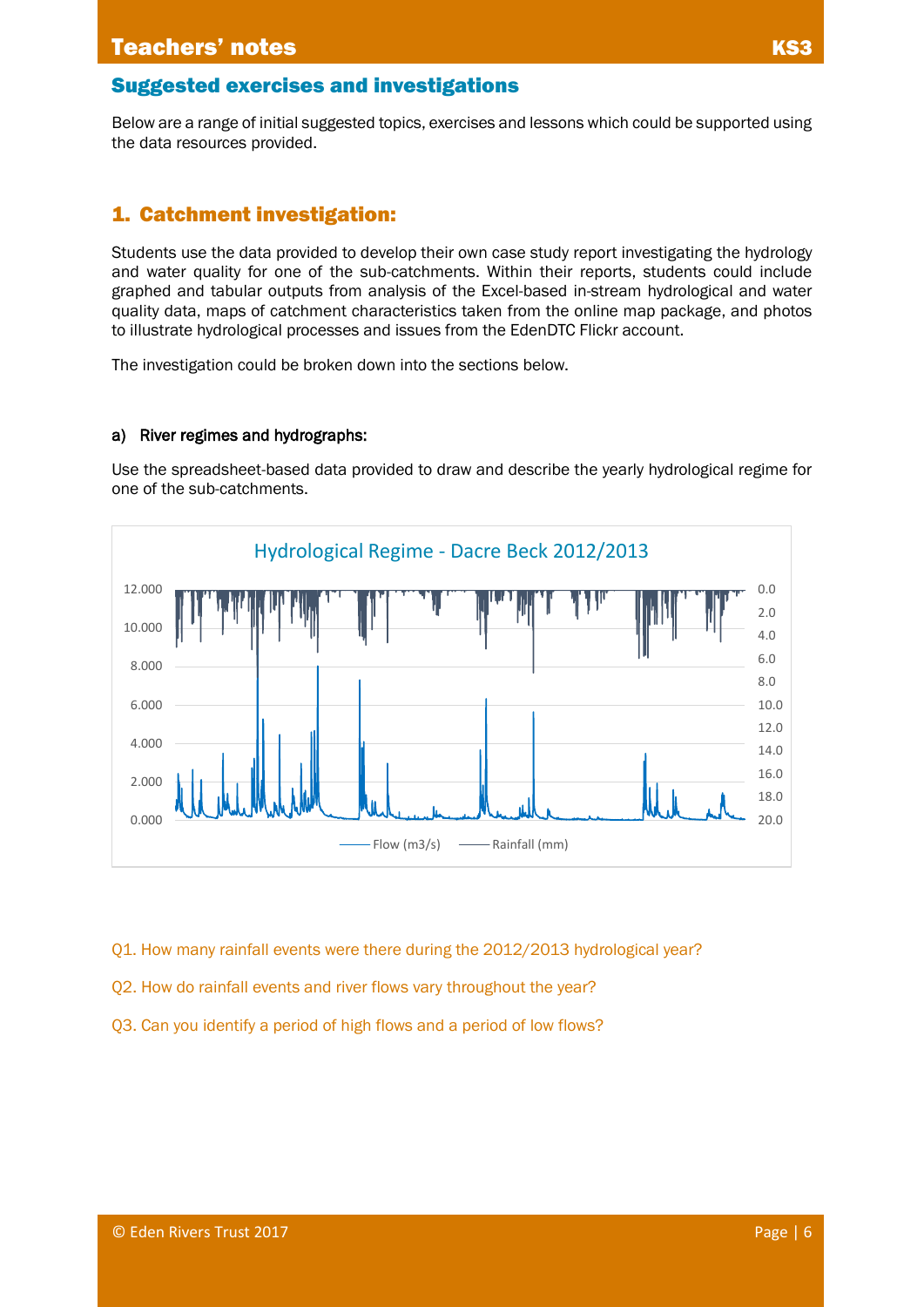Select one storm event and draw the storm hydrograph (not necessarily the largest!) Describe the storm hydrograph and label key terms (e.g. rising limb, falling limb, peak flow).



Q1. What is the time-lag between peak rainfall and peak discharge for your event?

Q2. What were the antecedent conditions before your storm event occurred? How might this have affected the storm hydrology?

Q3. Ask students to compare the characteristics of the different storms they have selected.

#### b) Hydrological investigation:

Compare the hydrology of the three sub-catchments. Use the spreadsheet-based data to calculate and analyse a range of hydrological variables, producing both graphed and tabular outputs. This could include looking at:

- Total annual rainfall,
- Total monthly or seasonal rainfall variations throughout the year,
- Number of rainfall events in the year and their distribution over time,
- Average daily discharge,
- Compare the correlation between rainfall and discharge for each of the three catchments,
- Calculate the Q95 low flow (the flow which is exceeded 95% of the time) and the Q1 high flow (flow which exceeded only 1% of the time),
- Gather information from the web links on live river levels and rainfall and undertake a correlation analysis e.g. Spearman Rank.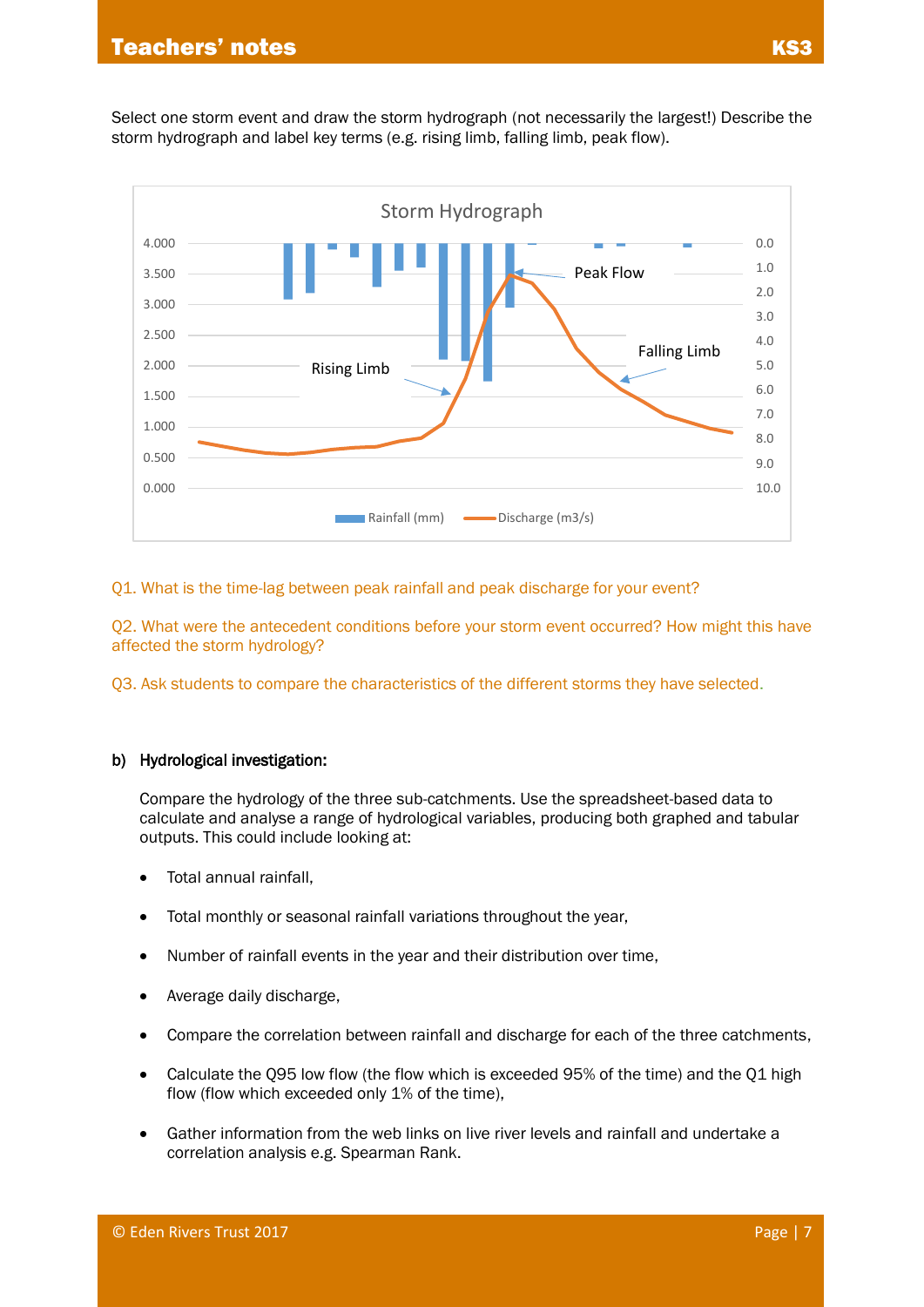#### c) Unknown catchment investigation:

Students could be given the hydrological data without catchment names. By analysing the various hydrological variables above and then looking at the online map package, students could be asked to work out which set of data goes with which EdenDTC catchment and explain why they think this is the case e.g. by looking at total rainfall, topography, geology etc.

# 2. Soils & sediment

Investigate the risk of soil erosion and fine sediment pollution within the Morland Beck and/or Pow Beck sub-catchment. Watch the video by Lancaster University as an introduction to the topic. The following resources would support the investigation:

- Use the online map package to identify and discuss catchment risk factors such as soil type, land cover, hillslope and soil erosion potential,
- Use the EdenDTC spreadsheet data to investigate fine sediment transport regimes within the river,
- Use the EdenDTC Flickr account to illustrate sediment sources, pathways and impacts within the catchment.

As part of the investigation students could be asked the following questions (as examples):

Q1. Draw a graph of the catchment's sediment regime (including river flow and rainfall) and describe. Calculate the annual fine sediment load for the catchment. When is most sediment transported through the river system (at high, medium or low flow and at what time of year)?

What might this tell you about pollution sources, pathways and risks within the catchment?

Q2. Using the online mapping package, where do you think the riskiest places for soil erosion and transport are in the catchment?

Print out and annotate some maps to highlight the risk factors and locations. Look at the EdenDTC Flickr account and identify some sediment sources and pathways which illustrate the risk factors you have identified above.

Q3. What issues does excess sediment cause for the river system?

Q4. What could be done to reduce the risk of sediment loss from the catchment?

# 3. Nutrient pathways & pollution:

Investigate the annual and seasonal nutrient transfer within the Morland Beck or Pow Beck subcatchment. Have a look at the Eden DTC info and data sheet for the 2011/2012 hydrological year and produce your own version for the 2012/2013 hydrological year using the spreadsheet-based in-stream monitoring data provided.

Q1. What does the data tell you about pollution pathways in the catchment?

Q2. When is most pollution transferred through the catchment?

Q3. Are pollution transfer characteristics the same for phosphate and nitrate? If not, why might they vary?

Q4. What sources of nutrients might there be in the catchment? (Use the online map package to look at risk factors such as land cover)